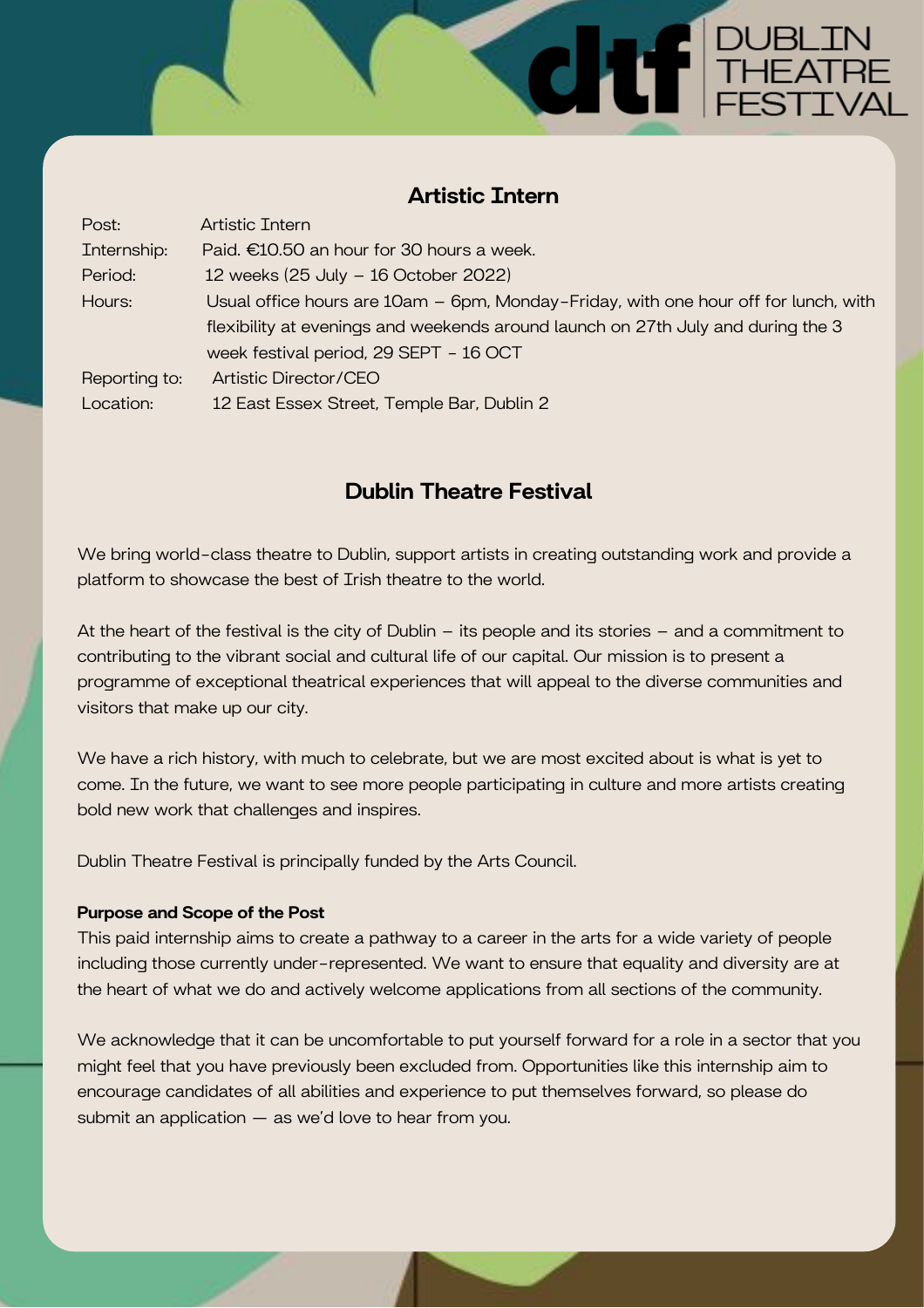This position is intended to give the successful candidate a grounding in the artistic and practical aspects to programming Dublin Theatre Festival and the experience of working alongside its team in the lead up to and delivery of a busy programme. As Artistic Intern, you will be encouraged to use your initiative to make the best use of the role to increase your knowledge and to develop your network and skills.

**THEATRE** 

#### Duties and Responsibilities

Duties and areas where you will assist will include but are not limited to those listed below. Depending on your skills you may be able to conduct research projects of your own, with the support of the Artistic Director ·Viewing, cataloguing and annotating video and other documentation ·Undertaking archival research on the history of Dublin Theatre Festival ·Researching artists, companies, networks and other platforms relevant to the festival ·Managing and updating the Artistic Director's contact database of presenters, venues, festivals, networks and resource organisations ·Researching critical writing and contextualising information about the work in the 2022 programme ·Managing queries about inclusion in future festival programme Attending performances with the Artistic Director

An internship is a learning opportunity. The following skills and knowledge will help you to make the most of the experience.

·Interest in theatre and performing arts in general ·Computer literacy with working knowledge of Microsoft Word, Excel

·Experience of working in an arts environment

# Other helpful skills/interests

·Excellent communication, interpersonal, telephone, written and verbal skills ·Ability to manage several projects simultaneously ·Self-starter and the ability work on a team ·Fluent English

# Type of Engagement

Internship position of 12 weeks, Monday 25 July – Sunday 16 October 2022. It is possible to arrange time off of up to 3 days for the duration of the contract. Requests for time off will be considered, taking into account the busy nature of the festival period. Time off must be scheduled and approved by your line manager prior to commencing your contract.

## Probation

A probation period of three weeks will apply from the start of this engagement